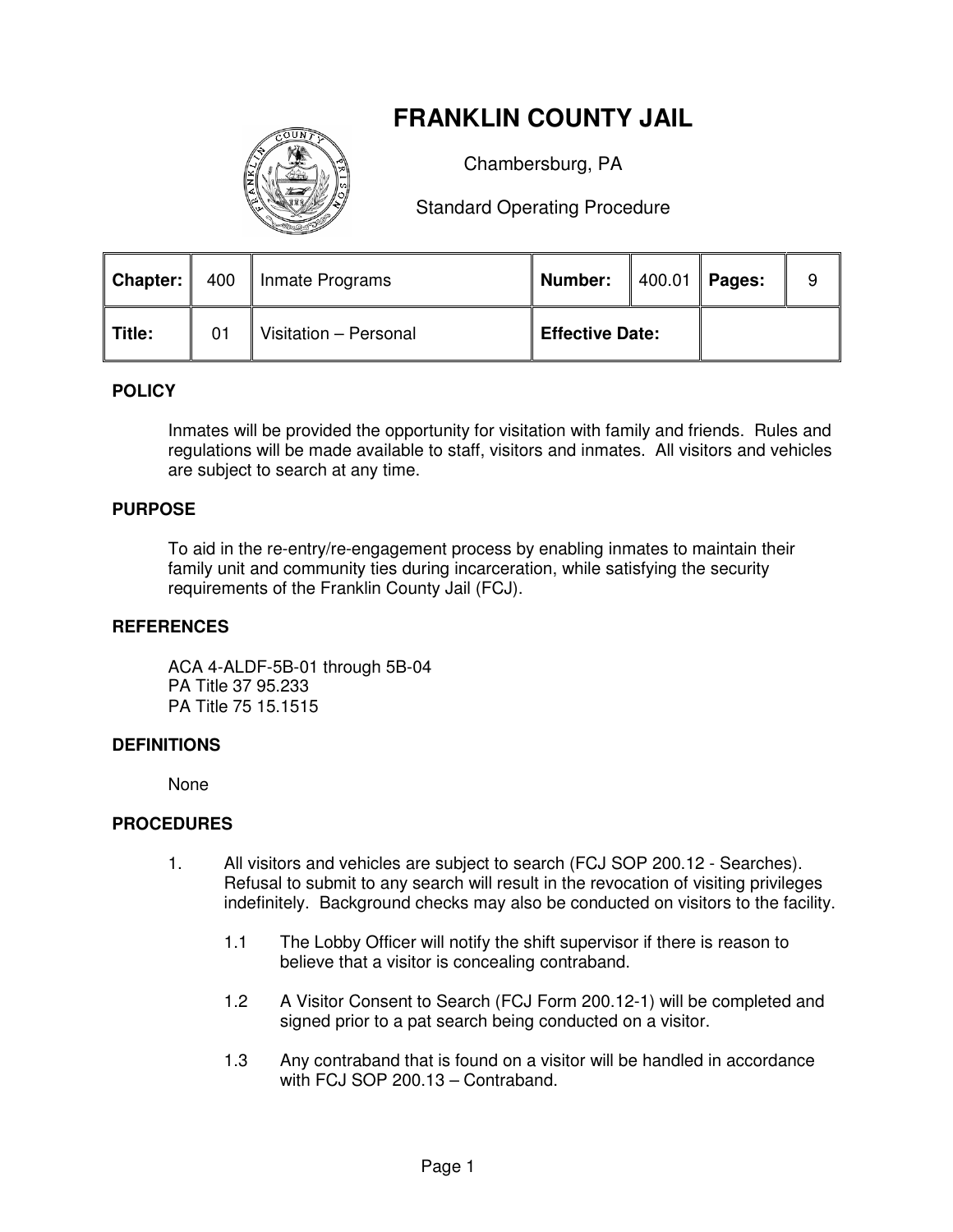- 1.4 Trace drug detection equipment may be used on visitors prior to being granted access to the facility (FCJ SOP 300.17 – Drug Use Detection). A positive result, indicating the presence of drugs will result in the visitor being denied. A second positive indication of the presence of drugs on a subsequent visit will result in the visitor being suspended for ninety (90) days, a third positive indication will result in the visitor being suspended for one (1) year. The fourth positive indication will result in the visitor being suspended indefinitely.
- 2. All visitors are required to register in the lobby. Each visitor will **legibly** register on the Visitor Register (FCJ Form 400.01-2) with complete name and address and the name of the inmate visiting. The address must match the address on the visitor's identification card (ID). Adults may register for children. All visitors must be present and register together.
- 3. All visitors are required to comply with staff requests.
- 4. No food or beverages are permitted in the lobby.
- 5. Inmates must be cleared from the initial quarantine period prior to receiving a visit.
- 6. Visitors must wait in the lobby. Visitors will not be permitted to wait outside of the building.
- 7. Visitor Approval
	- 7.1 All visitors eighteen (18) years of age and older must have valid photo ID. A parent or legal guardian **must** accompany children under the age of eighteen (18). A Parent or Legal Guardian Certification (FCJ Form 400.01-1), attesting to that fact, will be maintained in the inmate's file. Legal or Court documentation are not required for proof. The individual's signature will be sufficient. The child's visiting record in the Offender Management System will also be annotated.
	- 7.2 The Lobby Officer will enter a visitor's information into the Offender Management System to include the number of the State ID, or Passport and Visa.
	- 7.3 While entering a visitor's information the Lobby Officer will ensure the visitor is not suspended, has not had visiting privileges revoked or is not a former inmate of the FCJ that has not been out of jail for at least six (6) months.
- 8. A visitation schedule will be posted on all housing units.
- 9. Inmates will be permitted to leave scheduled programs if they choose to do so (i.e. Drug & Alcohol, educational, counseling, religious, etc.). Inmates must understand that leaving a scheduled program for an unexcused reason may result in consequences.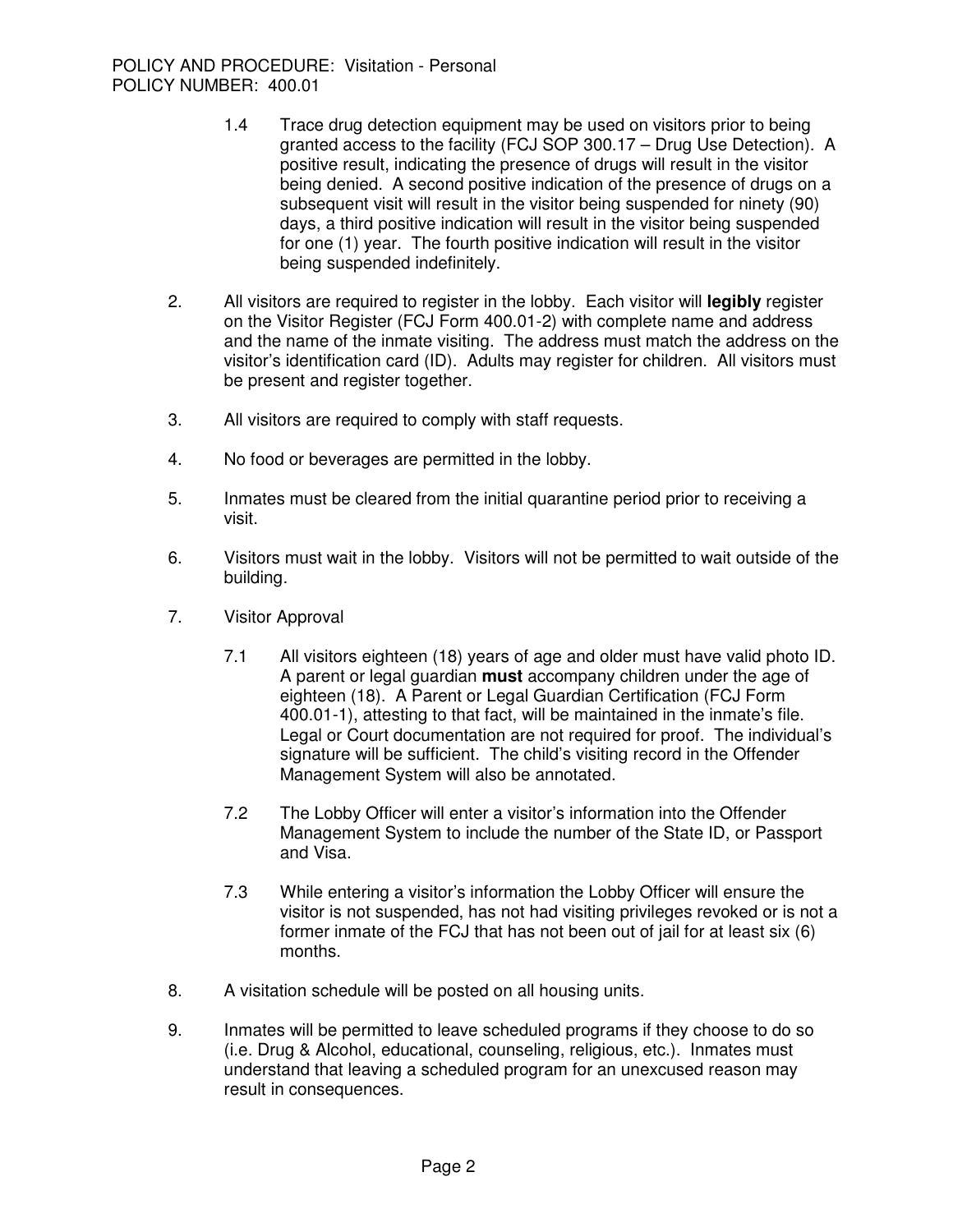- 10. Visitor Registration
	- 10.1 The visitor establishes they are present for a personal visit with an inmate.
	- 10.2 The Lobby Officer will ensure the visitor is appropriately dressed, and shoes are worn. The visit will be denied if the visitor is not properly dressed. Items considered inappropriate include:
		- Cut offs, short shorts, skirts or skorts (above mid-thigh)
		- Skirts or dresses with splits that extend above mid-thigh
		- Tube tops
		- Tank tops / Athletic shirts (regardless of gender)
		- Spaghetti straps
		- Midriff baring shirts
		- Low cut / revealing shirts or blouses
		- See-through or transparent clothing
		- Spandex clothing (skintight) such as bathing suits or aerobic attire
		- Hooded Garments or any type of head coverings excluding religious coverings
		- Coats/Jackets or other outer garments excluding suit coats, sport coats, blazers, and cardigan type sweaters.
		- Offensive language or images
		- Materials depicting messages or images that contain reference to drugs or alcohol
		- Anything that appears to be gang-related
		- Ragged or torn clothing that is considered revealing
		- 10.2.1 FCJ will provide sweat shirts and sweat pants of various sizes. If a visitor is not appropriately dressed, they may opt to put on a sweat shirt, sweat pants or both. The clothing must be returned at the end of the visit.
	- 10.3 Two chairs are provided for visitors. Only children small enough to reasonably be held in a lap may be held.
	- 10.4 Visitors may visit only one inmate at a time.
	- 10.5 The Lobby Officer will look up the inmate in the Offender Management System to verify the inmate is present in the facility.
	- 10.6 If the inmate is present the Lobby Officer will request to see valid and current photo ID. Acceptable forms of ID are:
		- A State Driver's License
		- A State ID card
		- Passport with Visa (For Foreign Nationals)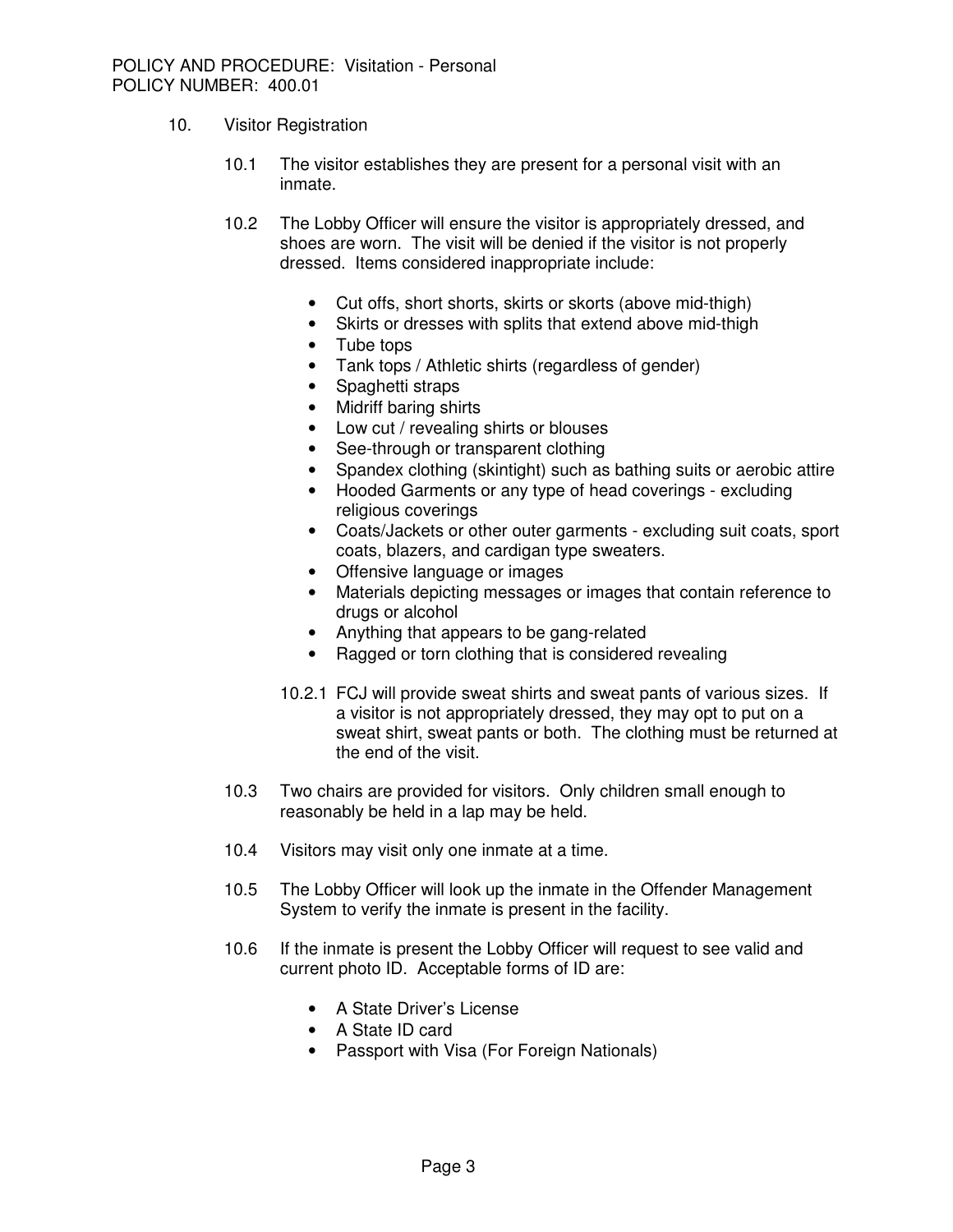**NOTE**: US Mail, utility bills, credit cards etc. will **NOT** be used to verify address or used for ID.

- 10.7 The Lobby Officer will ensure the ID is valid. If the ID is not valid the visit will be denied.
- 10.8 Once the ID has been approved and the visitor's information entered into Offender Management System, the Lobby Officer will ensure space is available in the appropriate unit Visiting Room. If there is no space available, the visitor will be informed of the need to wait. Visits are firstcome first-served by unit.
- 10.9 The Lobby Officer will enter the visitor into the automated Visitor Log in the Offender Management System.
- 10.10 When space is available the Lobby Officer will contact the appropriate Housing Unit Officer with the name of the inmate who has a visitor. The Housing Unit Officer will inform the Lobby Officer if the inmate is not present on the unit and the inmate's location.
	- 10.10.1 If the inmate is off of the unit due to Sick Call or Dentist Call, the Lobby Officer will inform the visitor that the inmate is unavailable and may recommend waiting or retuning at a later time.
	- 10.10.2 If the inmate is attending an off-unit program, the Lobby Officer will contact the appropriate classroom. If the inmate wishes to attend the visit, he must understand that there may be consequences.
	- 10.10.3 RHU visits will be scheduled by cell, and inmates will be advised of their scheduled visitation time.
- 10.11 The Housing Unit Officer will inform the inmate of the visit if on the unit.
- 10.12 Inmates may request the identity of visitors by asking the Housing Unit Officer. The Housing Unit Officer will contact the Lobby Officer for this information. Inmates may refuse visits if they choose to do so. The refusal will be relayed to the Lobby Officer via telephone or radio. This will not be counted as the weekly visit; however, if a visit is refused after the visitor or inmate is in the Visiting Room, this will count as the weekly visit.
- 10.13 If the inmate refuses the visit the Lobby Officer will inform the visitor.
- 10.14 Visitors are expected to store all personal items in a coin-operated locker. If the visitor has no money to operate a locker, all personal items must be stored in a vehicle. If items cannot be secured the visit will be denied.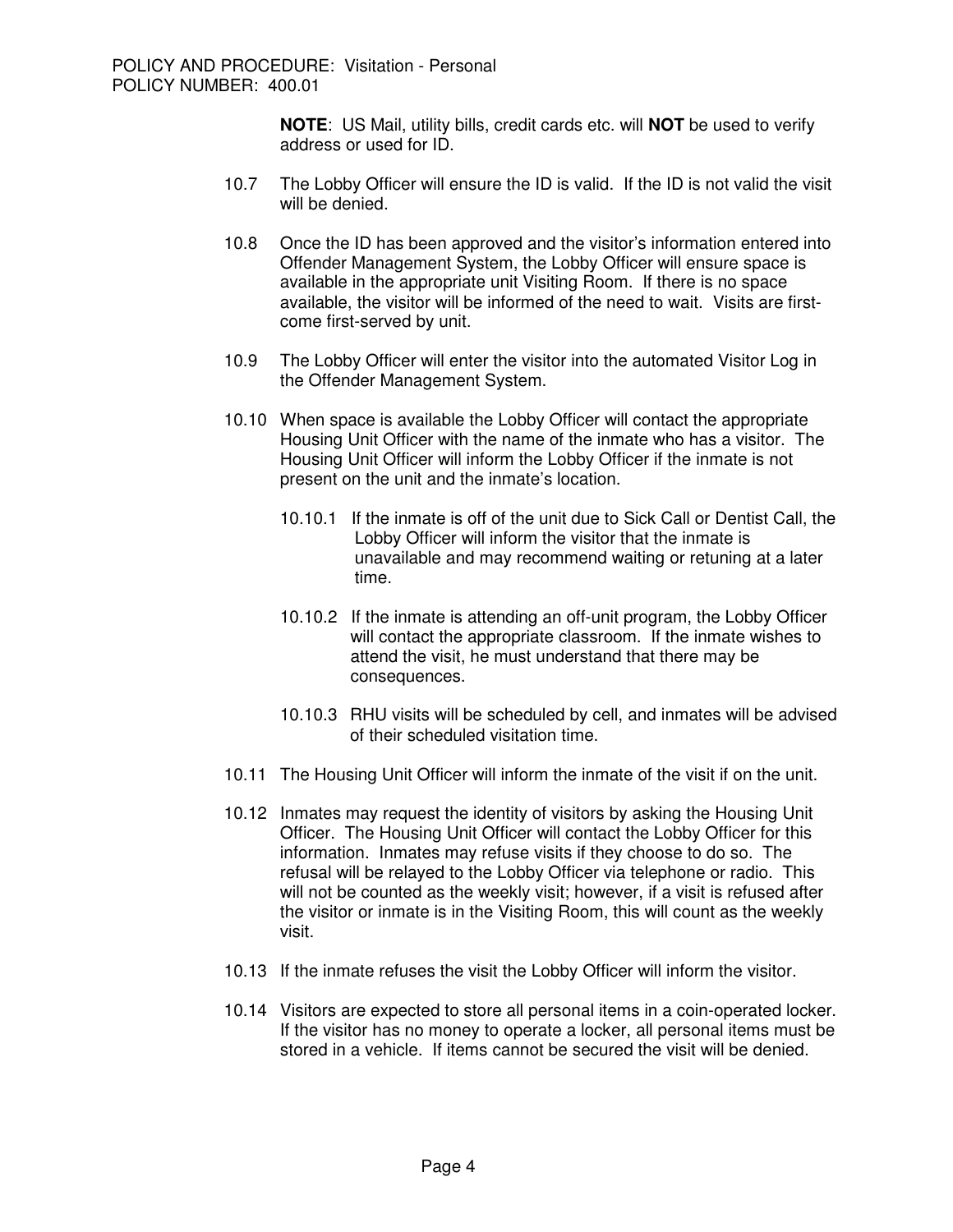- 10.15 Visitors must successfully clear the metal detector (FCJ SOP 200.12 Searches).
	- 10.15.1 FCJ will provide sweat shirts and sweat pants of various sizes. If a visitor can not clear the metal detector, they may opt to put on a provided sweat shirt, sweat pants or both. The clothing must be returned at the end of the visit.
- 10.16 Any visitor unable to pass through or successfully clear the metal detector due to a medical reason (pacemaker, artificial joint, brace, wheelchair, crutches, cane etc.), must have a signed doctor's certificate verifying the medical equipment. The visitor must then be checked with a hand held metal detector.
- 10.17 Visitors will be issued a WHITE Inmate Visitor Badge depicting the fact that they are visiting an inmate. The visitor badge will be prominently displayed above the waist, but not on a sleeve, where it will be clearly seen by staff (FCJ SOP 200.17 - Security Badges).
- 10.18 The visitor will proceed through door CS09, and go directly to the mezzanine area via the elevator and to the appropriate Visiting Room.
- 10.19 The start time of the visit will be entered into the automated Visitor Log in the Offender Management System.
- 11. Visitation
	- 11.1 The Housing Unit Officer will key the inmate into the Visiting Room. Inmates will not take any food or beverages into the visiting room.
		- 11.1.1 For inmates under a status requiring them to be handcuffed, restraints will need to be placed in the front in order for the visitation handset to be used
		- 11.1.2 An officer may remain posted outside the inmate-side of the visitation room for the duration of the visit for any inmate in restraints or otherwise requiring an escort; however, the officer should use their discretion in deciding if that is necessary or not.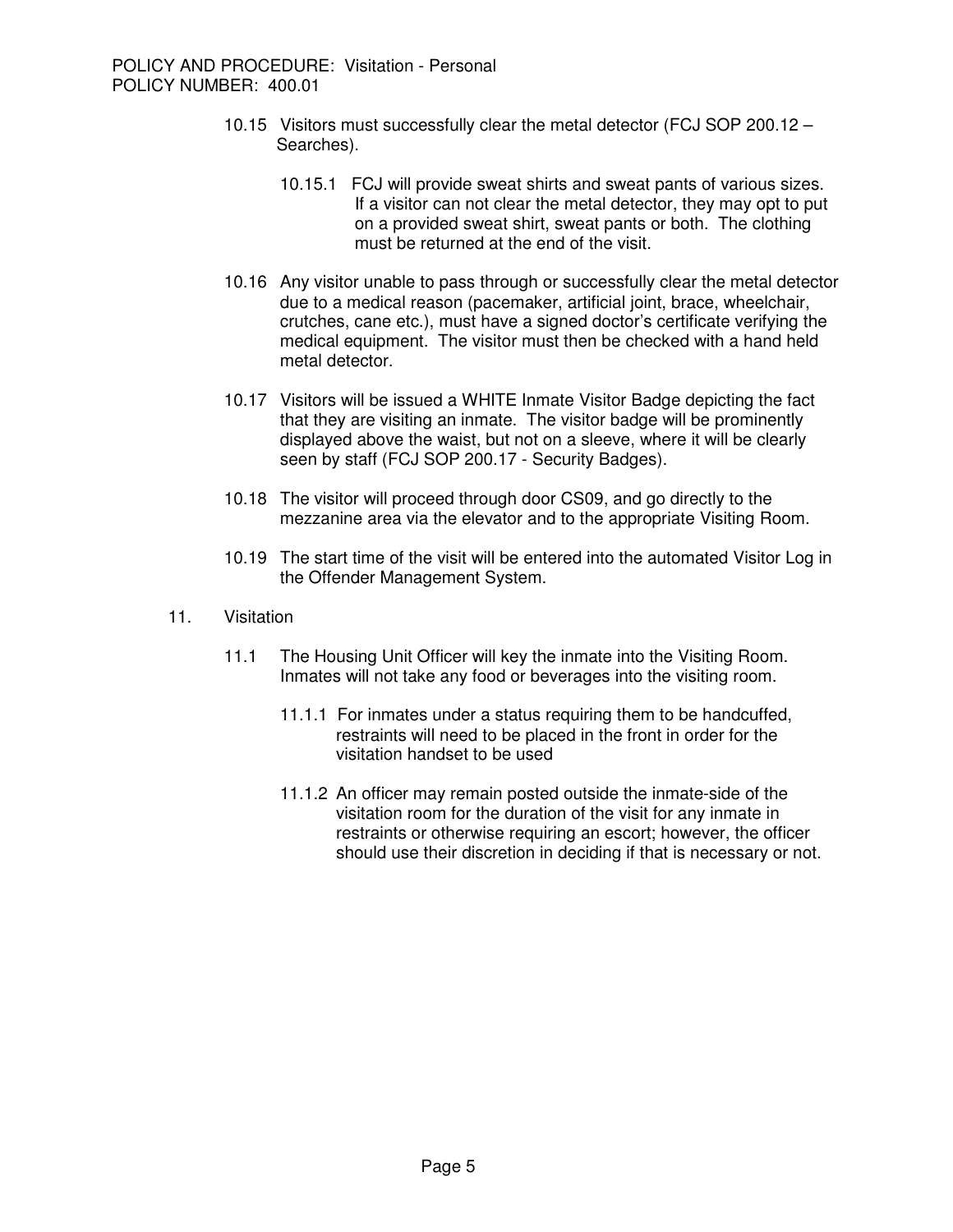- 11.2 Visitation time limits are as follows:
	- GP One (1) hour minimum
	- WR One (1) hour minimum
	- ASMH One (1) hour minimum
	- PC One (1) hour maximum
	- Pre-hearing DS Thirty (30) minutes maximum
	- ASS –Thirty (30) minutes maximum
	- DS Thirty (30) minutes maximum
	- ASSCI One (1) hour maximum
	- Inmates serving any sanction on an informal adjustment will receive a thirty (30) minute maximum visit
	- 11.2.1 General Population, Work Release and ASMH may exceed one (1) hour, if there are no other visitors to accommodate.
- 11.3 The Lobby Officer will notify the Housing Unit Officer when to end a visit due to other visitors waiting.
- 11.4 The Housing Unit Officer will go to the Visiting Room to inform the inmate the visit is over.
- 11.5 The visitor and inmate will then exit the Visiting Room. Visitors will report directly to the lobby. Visitors will return the assigned badge and will enter the time they are leaving the facility on the Visitor Register. Loitering is not permitted.
- 11.6 The Lobby Officer will enter the end time of the visit into the automated Visitor Log in the Offender Management System.
- 12. Visitor is a Juvenile Spouse of an Inmate
	- 12.1 If the spouse of an inmate is a juvenile, an original or certified copy of the marriage certificate must be shown in addition to ID.
- 13. Terminating/Denial of Visits or Visitors
	- 13.1 All visits that are denied for any reason prior to the visit taking place will be entered in the Denied Visits Log (FCJ Form 400.01-3). Additionally, in some cases an Incident Report (FCJ Form 100.23-1) will be submitted. An Incident Report will be required any time a visitor becomes confrontational, or any time that a more detailed account needs to be given than what is entered in the Denied Visits Log.
	- 13.2 Any time a visit is denied the shift supervisor will be immediately notified. The only exception to this will be during an emergency situation. The shift supervisor will then be notified as soon as possible.
	- 13.3 The shift supervisor is responsible for signing the Denied Visits Log when a visitor is denied.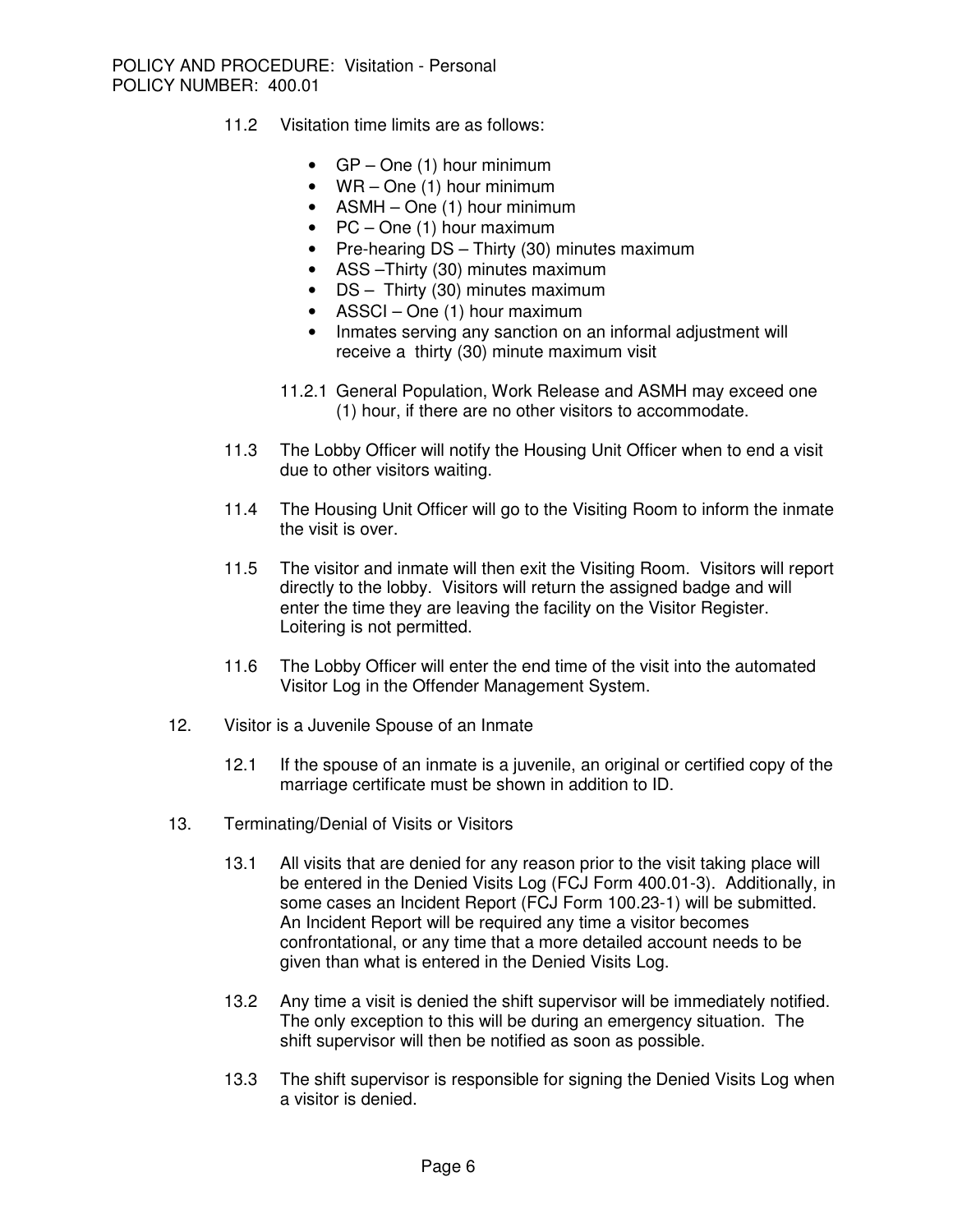- 13.4 Visitors who, in the opinion of staff, appear to be under the influence of drugs or alcohol, or whose presence disrupts other visitors will be required to leave jail property. The Lobby Officer's discretion is enough proof to deny a visit for one (1) night.
- 13.5 The use of obscene language or other conduct of a disorderly nature is prohibited. If the conduct of a visitor or inmate becomes disorderly during a visit, the visit will be terminated; if prior to the visit, the visit will be denied. Visitor may then be suspended. The shift supervisor will be notified and an Incident Report submitted.
- 13.6 Reasons a visit or visitor will be denied include but are not limited to:
	- Inmate refused
	- Inmate is not available
	- Wrong day or time
	- Expired/Invalid ID or no ID
	- Visitor unable to clear metal detector or handheld
	- Visitor is inappropriately dressed
	- Positive indication with trace drug detection device
	- Visitor is not compliant with staff requests (Incident Report required)
	- Visitor appears intoxicated or smells of alcohol
	- Child(ren) not being supervised or being disruptive (Incident Report required)
	- Visitor intentionally providing false information
	- Requested visitor is a former inmate of the FCJ not out of jail for at least six (6) months
	- Requested visitor's visiting privileges have been suspended or revoked
- 13.7 Visitation procedures may be altered in the case of an emergency.
- 13.8 The Warden reserves the discretionary authority to restrict, deny or suspend the visiting privileges of a visitor whenever necessary to ensure the security, safety, and order of the facility.
- 13.9 The shift supervisor will be notified immediately in the event a visit is terminated.
- 14. Employee, Contracted Employee or Facility Volunteer Visits and Contact with **Inmates** 
	- 14.1 An employee, contracted employee, or facility volunteer, may not visit or otherwise make or have contact, with an inmate, with the exception of official business regardless of duty status (on or off). This includes inmates who may be on Approved Temporary Absence (ATA) status at another facility.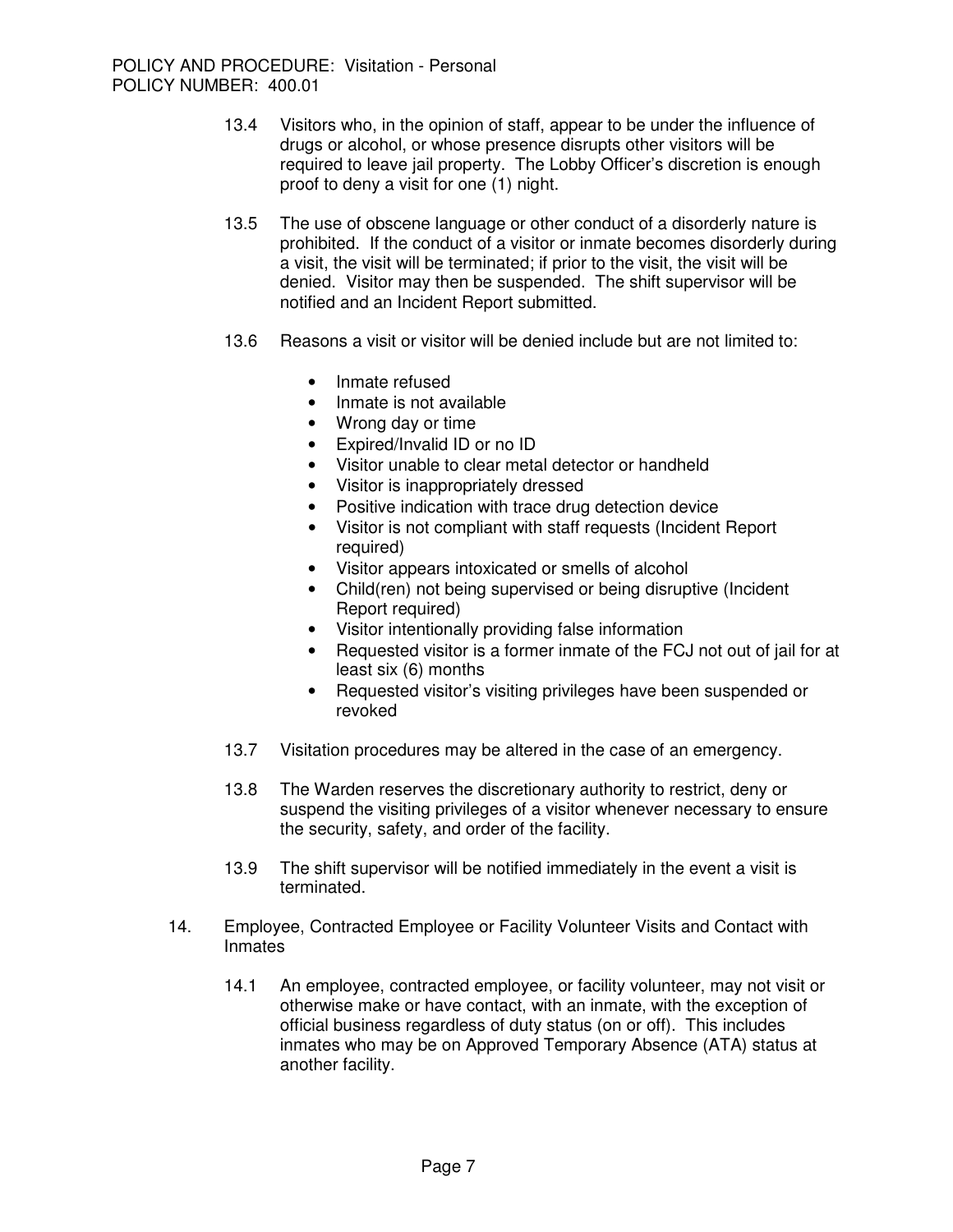- 14.2 The only exception to this policy may be an employee, contracted employee, or facility volunteer who is related to an inmate. The employee, contracted employee, or volunteer must request permission, in writing, from the Warden or designee to visit or have any other type of contact with the inmate (i.e. mail, telephone).
- 14.3 A former employee or contracted employee must request, in writing, permission from the Warden or designee to visit any inmate within (2) two years of terminating employment.
- 15. Visitors with Babies
	- 15.1 Visitors with babies may bring in one (1) baby bottle, one (1) **small** receiving type blanket, and one (1) pacifier. Baby carriers or strollers are not permitted.
- 16. Supervision of Children
	- 16.1 Children will remain under the constant supervision of an adult.
	- 16.2 Children will remain seated in the lobby and Visiting Room at all times.
	- 16.3 If a child is left unattended, is allowed to run free or displays disruptive behavior the visit will be terminated or denied if prior to the start of the visit.
- 17. Special Visits
	- 17.1 Inmates and others may request special visits due to extenuating circumstances. Requests for special visits will be submitted to the Warden or designee for approval. Special visits will be considered on a case by case basis. If a special visit is approved, the written approval will be supplied to the shift supervisor and the Lobby Officer along with the date, time and length of the special visit.
- 18. Contact Visits
	- 18.1 Requests for contact visits will be submitted to the Deputy Warden of Inmate Services or designee for approval. Contact visits will be considered on a case by case basis. If a contact visit is approved, the written approval will be supplied to the shift supervisor and the Lobby Officer along with date, time and length of visit and contact allowed.
- 19. Inmates with Disabilities
	- 19.1 Inmates with disabilities or who are otherwise unable to reach the Visiting Room on their housing unit will conduct visits in the handicap accessible Visiting Room. This area will be checked at least every twenty (20) minutes by a Float Officer while visits are being conducted.